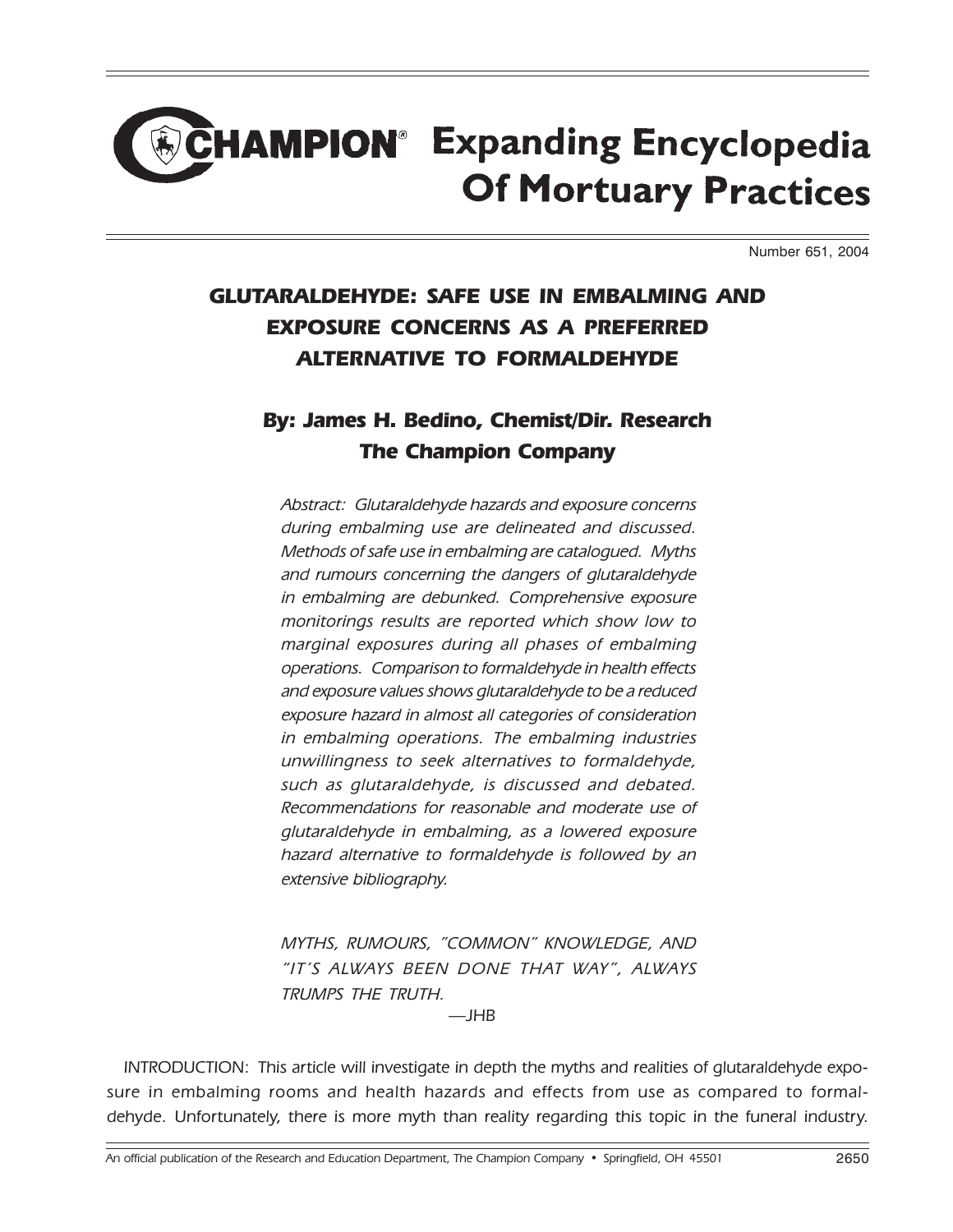This is a direct result of the formaldehyde-apology stance and attitude of the embalming industry in general. The fallout from this mindset is automatic or manufactured condemnation of any alternatives to formaldehyde as either too dangerous and nasty or useless for embalming, or both. This situation is mostly fueled by fear and ignorance and general shock that an old friend, like formaldehyde, is not the best or only choice, as it has been for over 100 years. This is an unfortunate situation, but that's just the way it is.

Glutaraldehyde will be assessed methodically as a chemical of choice for embalming and evaluated as a health hazard and relative exposure risk. Like all hazardous chemicals in embalming there is good and bad concerning glutaraldehyde and these will be delineated. Any chemicals capable of embalming dead bodies and neutralizing decomposition and decay, in addition to inducing a high-level sanitation ability and slowing or eliminating microbial overgrowth, is inherently hazardous, otherwise they would be useless for embalming purposes. To pretend that one embalming agent is deadly and hazardous and another one is virtually harmless is ludicrous.

What really matters is the relative value derived for the relative exposure risk that is associated with the various chemicals used in embalming. As I have stated in other writings, the overall goal in chemical selection in embalming should be a balancing of the overall total exposure risk as compared to the effectiveness in achieving acceptable and desirable embalming results.

The results of this extensive overview of glutaraldehyde and formaldehyde exposure concerns for embalmers leads inevitably to the following: both glutaraldehyde and formaldehyde are hazardous and effective embalming agents and careful precautions for either must be in place for safe use. Glutaraldehyde, by virtually all assessments of exposure criteria and health effects and their sequelae appears to have a significantly reduced potential for total exposure in embalming scenarios, as compared to formaldehyde. This derives from glutaraldehydesí drastically reduced volatilities compared to formaldehyde and the reduced quantities and concentrations of glutaraldehyde necessary to effectively embalm compared to the much larger quantities of more concentrated formaldehyde solutions necessary to achieve similar embalming results. This is a very hard pill for a recalcitrant embalming industry to swallow. Be that as it may, we now take a look at glutaraldehyde indepth and analyze its relative exposure hazards and health concerns.

AN OVERVIEW: Glutaraldehyde is a high volume chemical in the U.S. predominately in disinfection/ sterilization/preservation industries. Since its appearance in the late 1950ís, glutaraldehyde has dominated the disinfection/sterilization industry for decades. It effectively supplanted formaldehyde in both concentration and time requirements and solved the formaldehyde resistance problems with several sterilization methodologies. Formaldehyde is virtually unheard of anymore in the U.S. for routine disinfection/sterilization that is medical/dental/hospital based. Worldwide, formaldehyde is in increasing disuse with glutaraldehyde or other methods the much preferred alternatives.

Glutaraldehyde will also be found in the leather tanning industry as a preferred replacement for oldstyle formaldehyde tanning. Virtually all aldehyde based tanning in the U.S. is glutaraldehyde driven,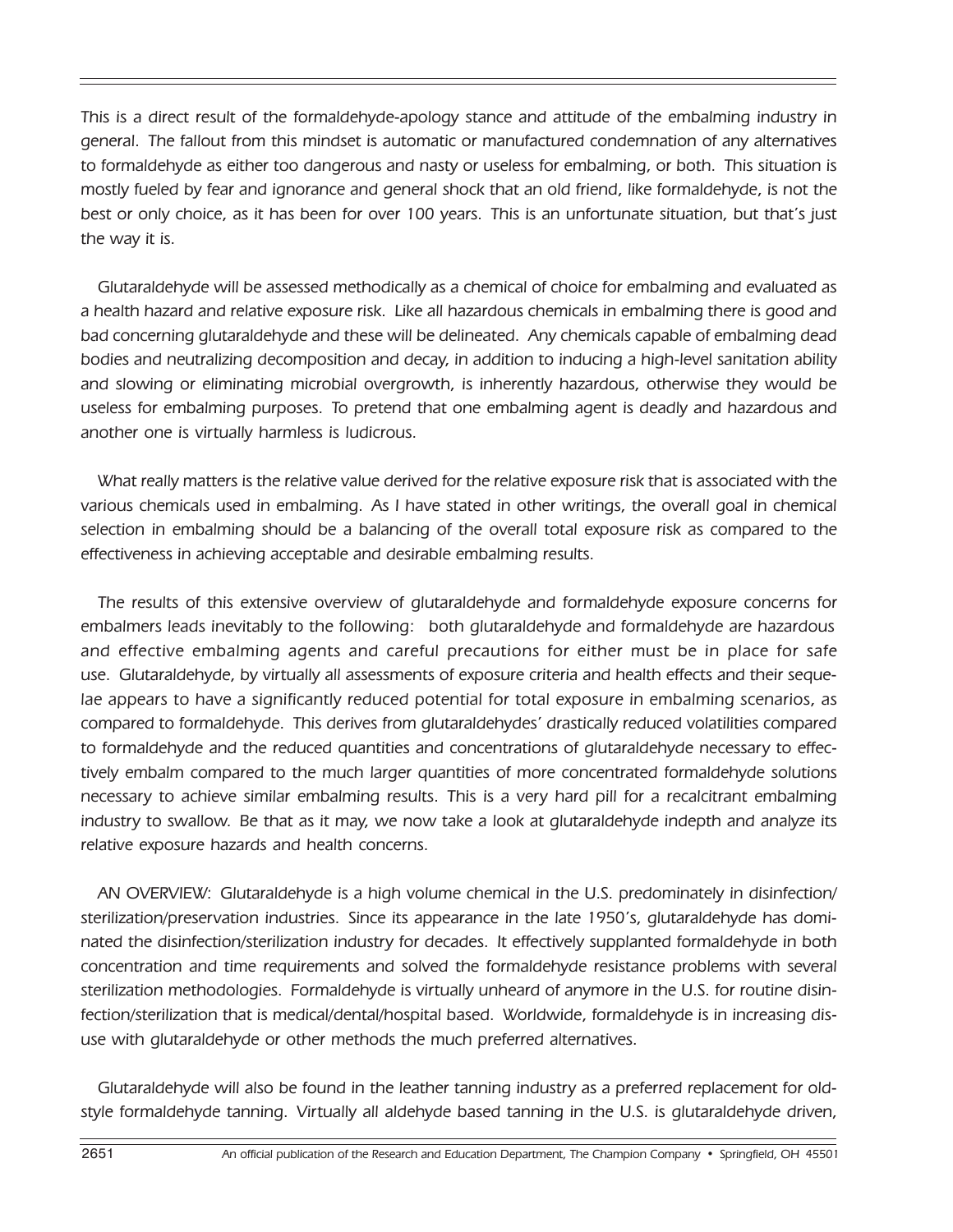due to the lowered overall exposure impact during the process and creation of a superior endproduct leather. Glutaraldehyde tanned hides exhibit less brittling, reduced bleaching, less drying and cracking and creates a longer-lasting, more supple feeling final product that has much higher consumer acceptance.

## **Table 1**

## **Glutaraldehyde Concentrations (PPM) No Ventilation**

| <b>Normal</b><br>Embalming<br>$30+$ ounces<br>6% Arterial<br>32 ounces<br>16% Cavity    | $\boldsymbol{0}$ | $-.05$   | < .05    | $-.05$   | 0.06            | 0.05             |
|-----------------------------------------------------------------------------------------|------------------|----------|----------|----------|-----------------|------------------|
| <b>Difficult</b><br>Embalming<br>$36+$ ounces<br>6% Arterial<br>48 ounces<br>16% Cavity | $\overline{0}$   | $-.05$   | $-.05$   | 0.05     | $<$ .1          | $<$ .1           |
|                                                                                         | <b>Start</b>     | 1st Gal. | 2nd Gal. | 3rd Gal. | After<br>Cavity | 20 Min.<br>After |

Glutaraldehyde has additional uses as a preservative/antimicrobial in kaolins/paper coating slurries, concrete admixtures, latex emulsion paints, commercial printing fountain inks, and silicon emulsions. Concentrations are typically .1%-.5% for most applications. Glutaraldehyde is also used as a microbiocide in water cooling towers to eliminate potential microbial growths, such as Legionnaires disease and others. Glutaraldehyde has some usage in the large animal veterinary field as a hoof treatment, mange control and also in egg farms and chicken hatcheries and incubators. Glutaraldehyde is also a much preferred fixative for cytochemistry labs, histology work and as a preservative for trans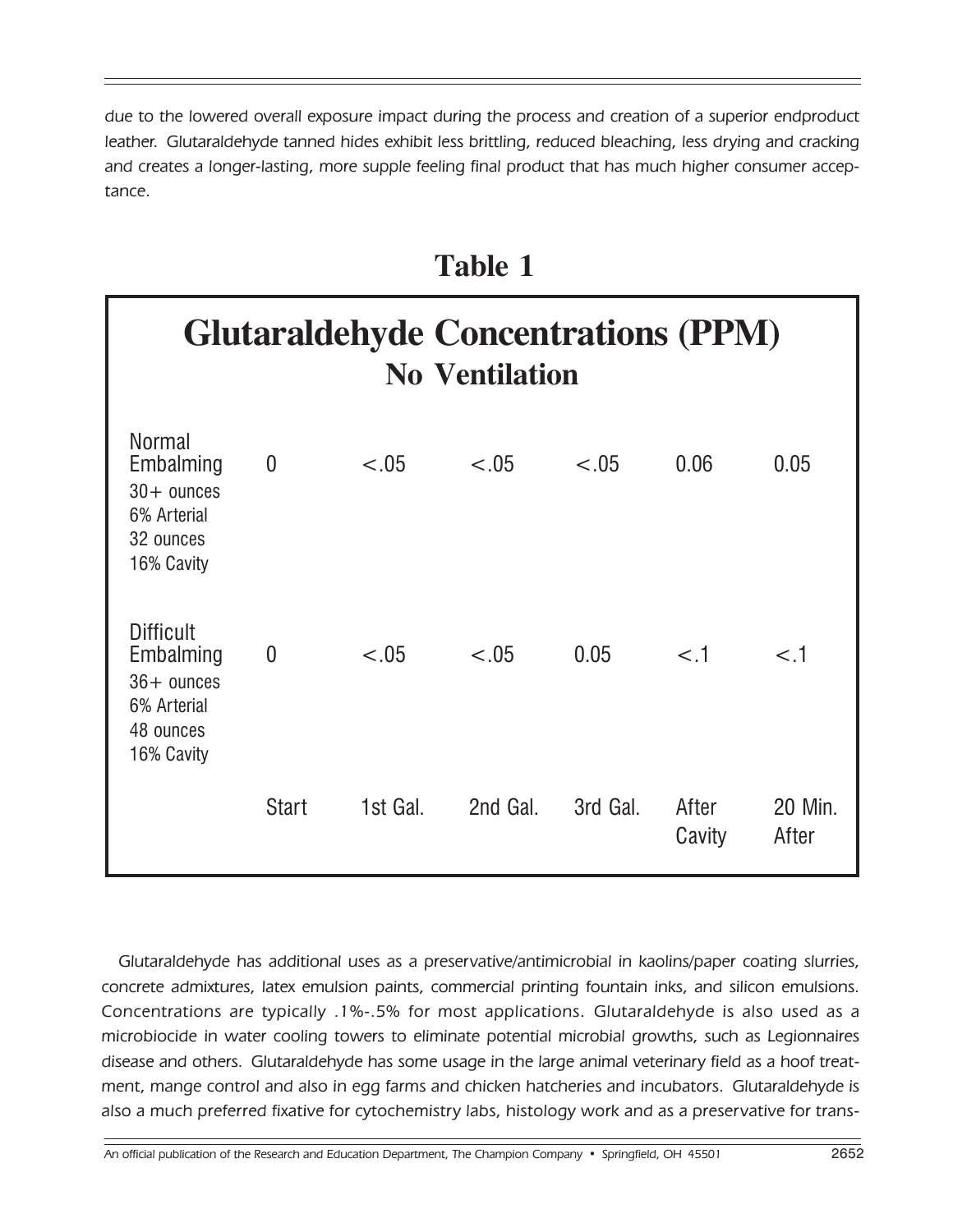plant tissues during transit and storage. The embalming use of glutaraldehyde has been extensively covered by me in a previous Champion Encyclopedia article, and I refer you to that for review.

EXPOSURE CONCERNS AND HEALTH EFFECTS FROM EXPOSURE: Cancer-causing potential is a serious concern for any hazardous chemical used in embalming. Glutaraldehyde is not classified as carcinogenic by any regulatory or advisory agency anywhere. NTP classifies it as a non-carcinogenic and ACGIH gives it a A4 classification (i.e. not classifiable). Glutaraldehyde is only on one regulatory list  $$ as a pesticide under FIFRA (because of its use as a microbiocide). In fact, numerous studies have demonstrated that glutaraldehyde is not a teratogen, nor is it an in vivo mutagen or carcinogen. Consequently, cancer concerns are not a concept with glutaraldehyde use.

*REALITY CHECK: FORMALDEHYDE IS CLASSED AS A CARCINOGEN BY VIRTUALLY EVERY AGENCY IN THE WORLD. IT IS THE CAUSE OF THE FORMALDEHYDE ACT CFR1910.1048. OSHA, ACGIH, NTP, EPA, IARC, NIOSH, AND FRG ALL CLASSIFY FORMALDEHYDE AS CARCINOGENIC. FORMALDEHYDE IS ON 8 REGULATORY LISTS AND IS ONE OF ONLY A HANDFUL OF CHEMICALS WITH ADDITIONAL REGULATIONS PURSUANT TO OSHA.*

ALLERGIC REACTIONS: Glutaraldehyde is a proven skin sensitizer and causes contact dermatitis (after repeated exposures and lack of hygenic safety practices). The instances are low and appear to be only a few percent of actual skin sensitizations. Most cases have been reported in nurses and tied to concomitant use of latex gloves. Poor safety practices and use of disposable thin latex gloves are, no doubt, a major contributor to the instances of contact dermatitis, as this type of problem is not seen in industrial applications where impervious gloves and good safety practices are mandatory. Glutaraldehyde is proven to not significantly penetrate skin in harmful amounts and if percutaneous absorption should occur, there is no bioaccumulation due to relative rapid metabolic processes and elimination. No cross sensitization to formaldehyde will occur.

Sporadic reports attribute asthma or asthma-like symptoms to glutaraldehyde inhalation. These reports are relatively few and cannot be duplicated in animal studies. None of the studies have ever documented a true inhalation driven IqE immune — mediated hypersensitivity to glutaraldehyde, which is essential for a diagnosis of true occupational asthma. A large cohort study of 340 nurses involved in glutaraldehyde usage as a sterilant/disinfectant found no evidence of asthma and no clinical or objective findings that glutaraldehyde is a respiratory sensitizer. Only one nurse was positive for IgE glutaraldehyde, but almost twenty nurses tested positive for latex sensitivity.

#### *REALITY CHECK: FORMALDEHYE IS A DOCUMENTED MAJOR SKIN SENSITIZER AND COMMON CAUSE OF ALLERGIC CONTACT DERMATITIS. FORMALDEHYDE IS*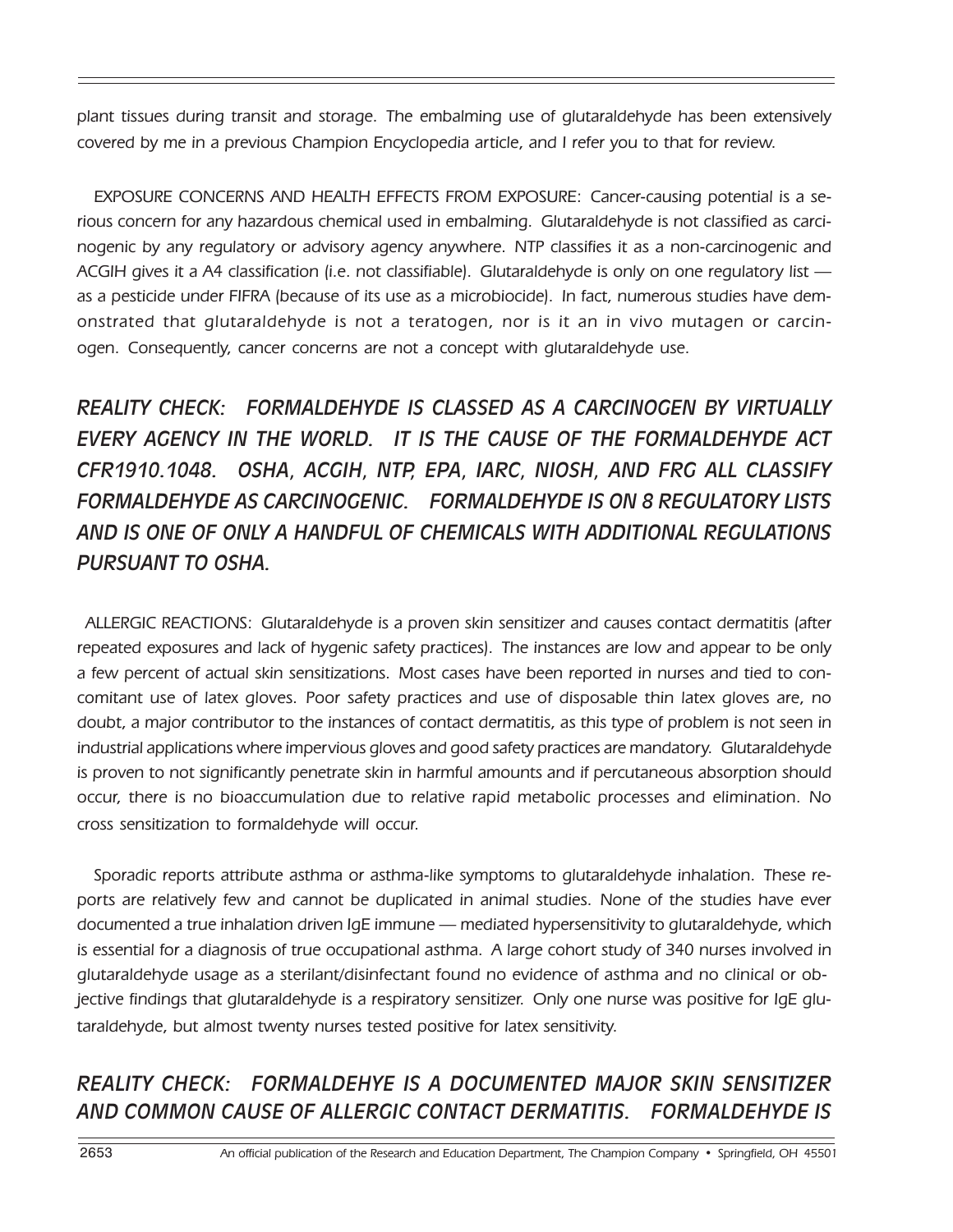*#3 ON THE LIST OF THE TOP TEN ALLERGENIC CHEMICALS AND IS ALWAYS IN A FIRST LINE PATCH TESTING PROTOCOL. FORMALDEHYDE IS A TRUE INHALA-TION SENSITIZER AND CAUSES IMMUNE-MEDIATED HYPERSENSITIVITIES AND TRUE ASTHMAS AND ASTHMATIC CONDITIONS WITH NUMEROUS REPORTED IN-STANCES IN THE LITERATURE. FOR THE RECORD, BREAKTHROUGH TIMES AND PERMEATION RATES FOR LATEX GLOVES ARE WORSE FOR FORMALDEHYDE THAN GLUTARALDEHYDE. LATEX GLOVES IN EMBALMING ARE USELESS FOR FORMALDEHYDE AND GLUTARALDEHYDE.*

GENOTOXICITY: Glutaraldehyde is mutagenic in a few specific studies involving cultured bacterial cells (i.e. in vitro). In vivo studies, involving live animals have uniformly been negative regarding genotoxic effects. The evidence indicates that glutaraldehyde is not an in vivo genotoxic agent under normal use conditions. These results are in spite of the fact that glutaraldehyde has an order of magnitude greater tissue reactivity than formaldehyde.

#### *REALITY CHECK: FORMALDEHYDE IS A PROVEN IN VIVO AND IN VITRO MUTAGENIC CHEMICAL IN NUMEROUS STUDIES, INCLUDING BUT NOT LIMITED TO DROSOPHlLA MELANOGASTER AND OTHERS. FORMALDEHYDE HAS ALSO BEEN IMPLICATED IN SEVERAL EPIDEMIOLOGICAL STUDIES OF HUMANS IN REGARDS TO TERATOGE-NIC EFFECTS AND REDUCED FERTILITIES IN FEMALES IN THE WOOD-WORKING INDUSTRY.*

INHALATION EFFECTS: Glutaraldehyde, like any other hazardous chemical, has consequences from inhalation. Adequate ventilation and a safe, hygenic workplace minimizes these effects. Most agencies limit exposure to glutaraldehyde at .05-.1PPM, and Dow Chemical, the manufacturer itself, recommends a inhalation exposure limit of .1PPM. Irritant effects from inhalation start to appear at .3PPM and includes nasal and throat discomfort, tearing of the eyes and general nasal irritation and burning sensation. These effects increase in intensity as exposure concentrations increase and become severe at 1.0PPM, where the eyes and respiratory tract are significantly irritated and immediate steps must be taken to eliminate the exposure. The odor threshold is exceedingly low, which is good, and generally established at 1PPB (parts per billion) or even possibly lower. In fact, the accepted global exposure values are 100+ times the odor threshold. Having such an extremely low odor threshold allows detection of glutaraldehyde in the workplace long before any exposure or health effects manifest themselves. The other positive factor is glutaraldehydeís very low vapor pressures when in typical aqueous solutions, which generate very low titers of airborne chemical.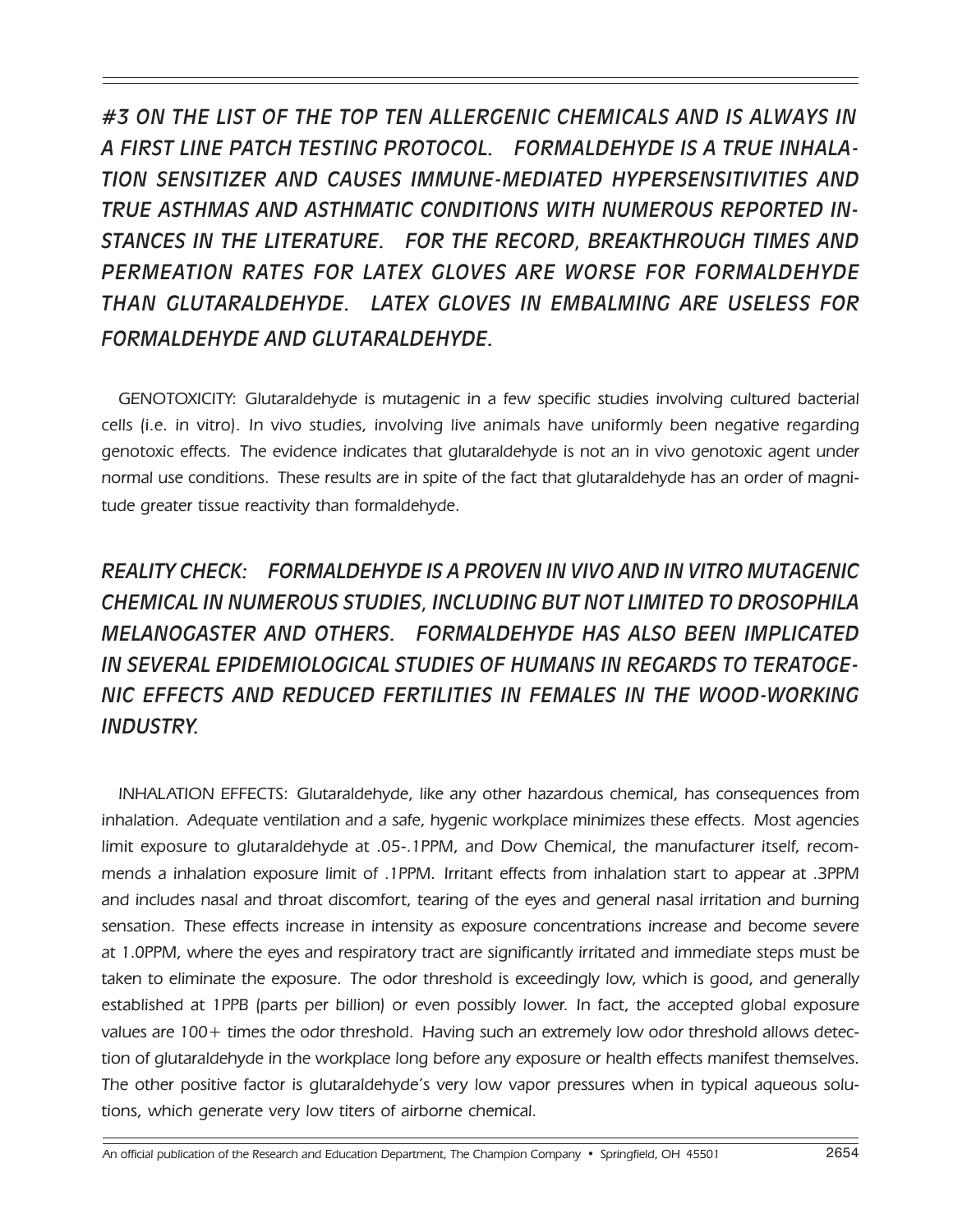| <b>Table 2</b>                                                                                   |        |  |  |  |  |
|--------------------------------------------------------------------------------------------------|--------|--|--|--|--|
| <b>Glutaraldehyde Concentrations (PPM)</b><br><b>15 Minute Exposure</b><br><b>No Ventilation</b> |        |  |  |  |  |
| 2% Sanitizing<br>Solution                                                                        | < .05  |  |  |  |  |
| 2% Sanitizing<br>Solution/Agitation                                                              | $-.05$ |  |  |  |  |
| 48 oz. spill<br>16% Solution                                                                     | $-.05$ |  |  |  |  |

MONITORINGS IN EMBALMING ROOMS: I have personally conducted numerous monitorings of glutaraldehyde and formaldehyde in embalming rooms during all phases of embalming operations. I have devoted an earlier Champion Encyclopedia exclusively to this topic. To summarize my findings, please refer to Tables 1 and 2. As you can see, glutaraldehyde exposure values are repeatably very low or undetectable (i.e. below a value of .05PPM) for almost all types of embalming operations – and this is without ventilation. When acceptable and recommended ventilation is used during embalming operations, the glutaraldehyde monitorings are even lower – approaching undetectability of badge monitors. I have recently, through more exhaustive monitorings with newer glutaraldehyde-based chemicals, reconfirmed these basic trends. I refer you to Table 3 for an overview of my most recent monitoring results using 2.5% disinfectants and New Era Cavity 48 (a modern cavity fluid with 15% glutaraldehyde and a relatively volatile chemical mixture). As is obvious, from examination of Table 3, monitorings are uniformly quite low when adequate ventilation and safety precautions for use are utilized. In my estimation, it appears that glutaraldehyde exposure in embalming scenarios is eminently achieveable with adequate ventilation and standard safety procedures in place in most modern em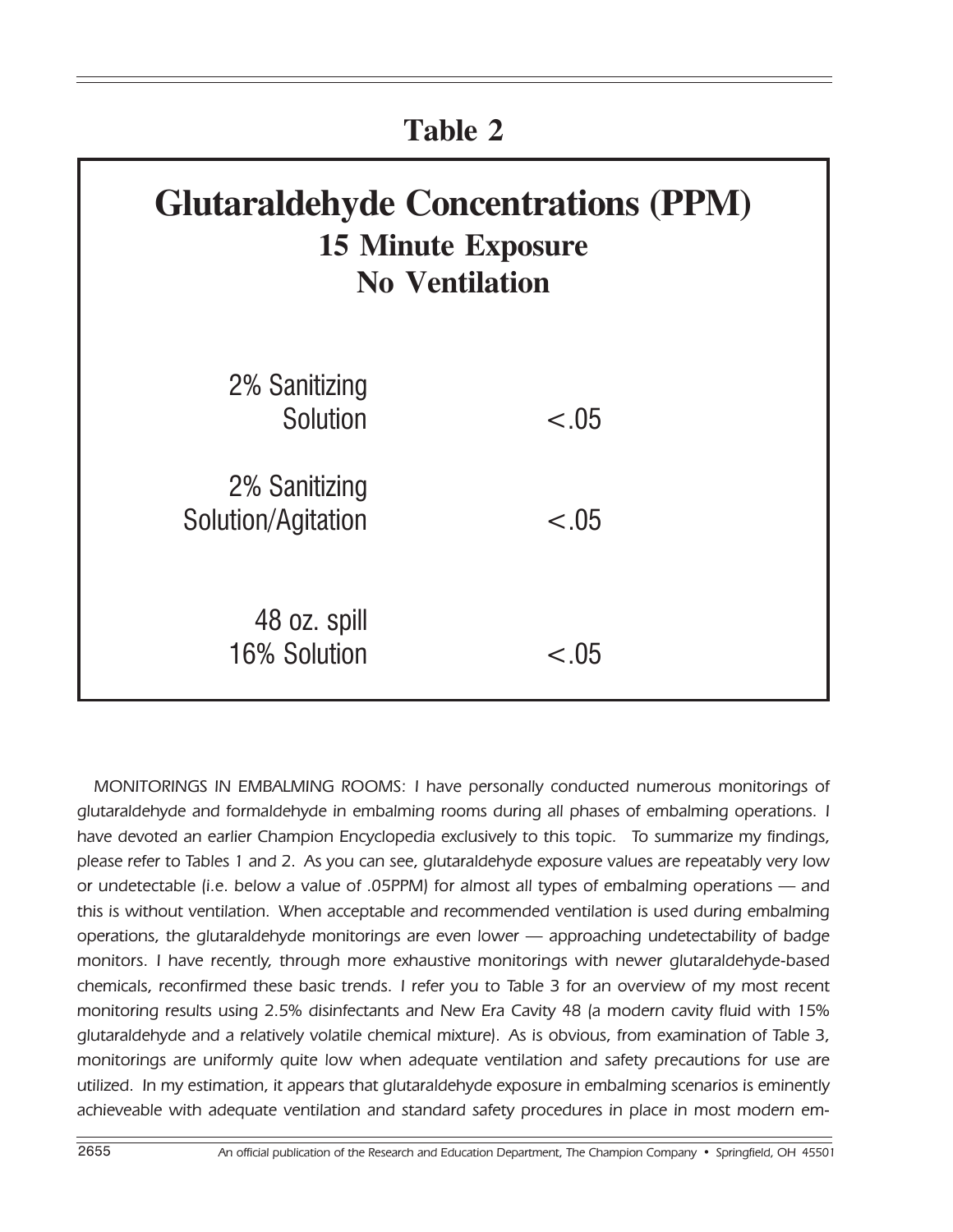balming rooms and glutaraldehyde inhalation is fully controllable under virtually all circumstances of use.

*REALITY CHECK: THE SAME CANNOT BE SAID FOR FORMALDEHYDE. IT IS DIFFICULT OR VIRTUALLY IMPOSSIBLE SIXTY TO SEVENTY PERCENT OF THE TIME TO SUCCESSFULLY EMBALM WITH FORMALDEHYDE AND REMAIN WITHIN THE SAFETY LEVELS OF ACGIH. THE ODOR THRESHOLD OF FORMALDEHYDE IS (.5- 1.0PPM) WHICH IS FAR ABOVE ACGIH EXPOSURE LIMITS AND AT OR ABOVE THE OSHA ACTION LEVEL. IF YOU CAN SMELL FORMALDEHYDE, YOU ARE OVEREXPOSED. THERE IS NO SAFETY MARGIN.*

SPLASH ACCIDENTS/SPILLS/DISPOSAL: Safety practices and protective equipment and apparel should always be used with any hazardous chemical to avoid accidental eye or skin contact and glutaraldehyde is no different in this respect. Being a powerful fixative, glutaraldehyde in any significant concentrations are extremely injurious to eye tissue and unprotected skin surfaces.

Spills should be promptly contained and cleaned up as per instructions of the MSDS (Material Safety Data Sheet) and manufacturers directives and guidelines. Protective clothing, eye protection and impervious gloves should be religiously used.

Disposal of quantities of glutaraldehyde can be done effectively and safely by utilizing the Sodium Bisulfite or Sodium Hydroxide method of neutralization as per the manufacturers recommendations. The environmental fate of glutaraldehyde is a rapid metabolism in an aerobic system that is complete at 48 hours with a half life of 12 hours. In an anaerobic system complete metabolism occurs after 3 days with 95% degradation occuring in the first 24 hours. Glutaraldehyde is just not persistent in environmental fate studies. The small amounts of effluent from embalming fluids that appear in the sewage disposal system would rapidly react with the major raw sewage stream and any remainder would appear to relatively rapidly degrade.

*REALITY CHECK: FORMALDEHYDE IS NO LESS DANGEROUS TO USE IN THE EM-BALMING ROOM THAN GLUTARALDEHYDE IN REGARDS TO SPLASH ACCIDENTS AND SPILLS. IN FACT, THE INDUSTRIAL RECORD FOR SERIOUS EXPOSURE INCI-DENTS AND DEATHS IS FAR WORSE FOR FORMALDEHYDE. FORMALDEHYDE IM-PACTS THE WASTE STREAM IN ESSENTIALLY THE SAME WAY THAT GLUTARALDE-HYDE DOES. THE AMOUNT OF FORMALDEHYDE USED IN EMBALMING IS TYPI-CALLY 2-4 TIMES THE AMOUNT OF GLUTARALDEHYDE USED, WHICH DRASTICALLY INCREASES EXPOSURES.*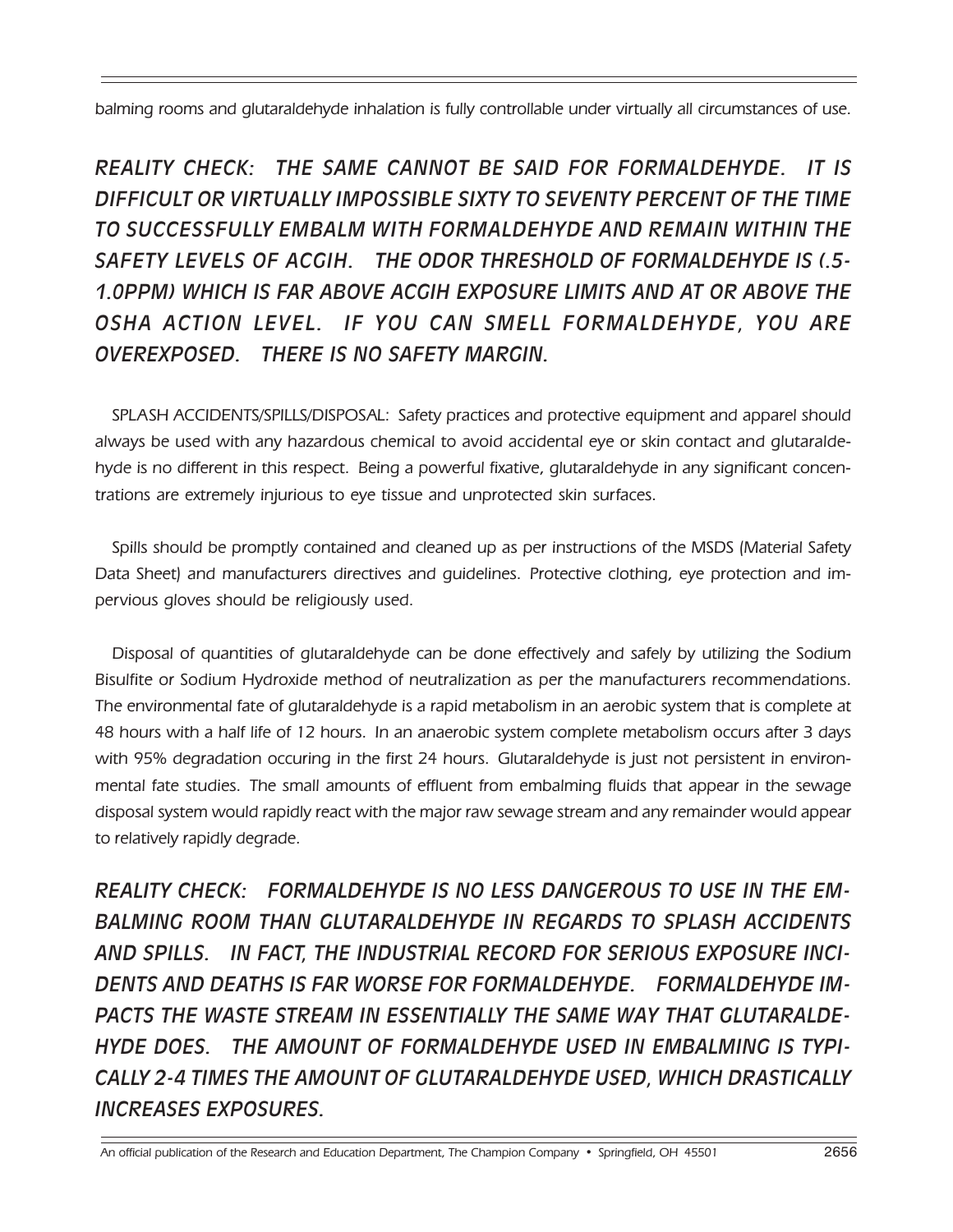MYTH-INFORMATION: The formaldehyde apologists are working overtime on this issue. The fear that an acceptable and reduced hazard alternative to formaldehyde exists for the embalming of dead human bodies, such as glutaraldehyde, is simply unthinkable. How could the embalming industry reevaulate and change what it has been doing for over 100 years?! These fears are understandable but unacceptable. If better solutions exist, they should be utilized. The search for and implementation of superior and lowered risk embalming solutions has been my master criterion during my tenure at the Champion Company.

Some of the myths perpetuated regarding glutaraldehyde are as follows: It's too dangerous to use in embalming rooms, it doesn't embalm anyway, it's the only reason you have to use nitrile gloves, it's banned in Europe, etc., etc., etc. Basically these are almost too foolish to answer, but quickly  $-$  if you think glutaraldehyde is too dangerous to use in embalming rooms, you need to first ban formaldehyde. If it doesnít embalm, then how is it the preferrred aldehyde-based leather tanning agent in the U.S.?! If itís the only reason we use nitrile gloves in embalming, then how come the breakthrough time for formaldehyde with disposable latex gloves is about 90 seconds?! Sorry, glutaraldehyde is not banned, however formaldehyde comes closer to that definition in Europe where formaldehyde is considered a chemical to be avoided.

### **Table 3**

## **Glutaraldehyde Concentrations (PPM) Various Exposure Scenarios**

| 2.5% Glutaraldehyde<br>Disinfectant/Open Container<br>No Ventilation/12x12 Room            | 15 min. $\rightarrow .02$ PPM<br>30 min. $\rightarrow .02$ PPM<br>60 min. $\rightarrow .01$ PPM |
|--------------------------------------------------------------------------------------------|-------------------------------------------------------------------------------------------------|
| 2.5% Glutaraldehyde<br>Disinfectant/Open Container<br>With Ventilation/12x12 Room          | 17 hours $\rightarrow .006$ PPM                                                                 |
| One bottle spill of<br>Cavity 48 (approx. 15% Glutaraldehyde)<br>No Ventilation/12x12 Room | 15 min. $\rightarrow .04$ PPM<br>1 hour $\rightarrow .04$ PPM                                   |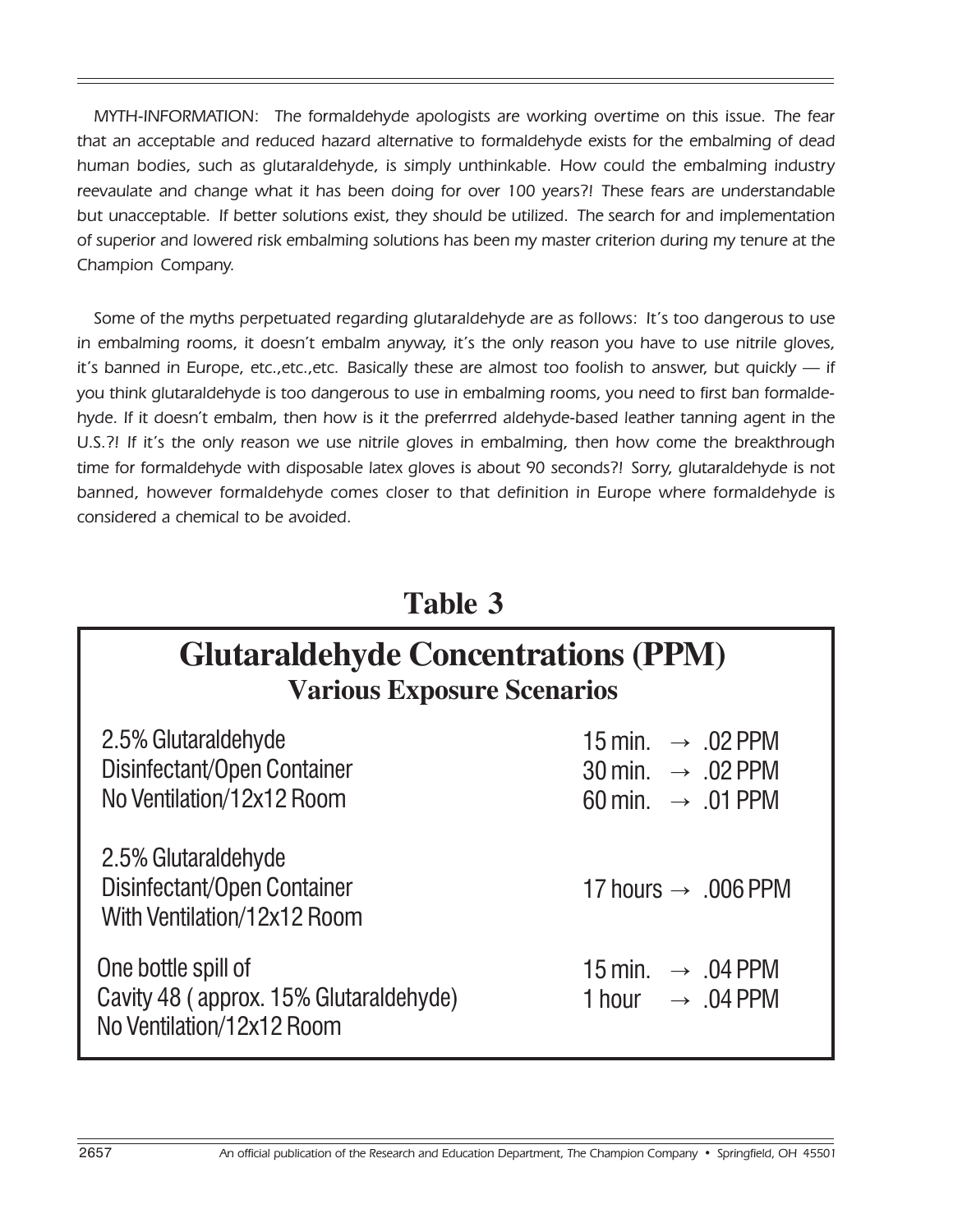## **Table 3 (continued)**

## **Glutaraldehyde Concentrations (PPM) Various Exposure Scenarios**

| Two bottle spill of                                                                                                                                                                                                 | 15 min. $\rightarrow .04$ PPM                                                                                  |
|---------------------------------------------------------------------------------------------------------------------------------------------------------------------------------------------------------------------|----------------------------------------------------------------------------------------------------------------|
| Cavity 48 (approx. 15% Glutaraldehyde)                                                                                                                                                                              | $30 \text{ min.} \rightarrow .08 \text{ PPM}$                                                                  |
| No Ventilation/12x12 Room                                                                                                                                                                                           | 1 hour $\rightarrow .05$ PPM                                                                                   |
| 48 ounce spill of<br>Cavity 48 (approx. 15% Glutaraldehyde)<br>Initial - No Ventilation<br>With Ventilation at $15 \rightarrow 30$ minute<br>With Ventilation plus spill clean up<br>at 30 min $\rightarrow$ 1 hour | 15 min. $\rightarrow .05$ PPM<br>$30 \text{ min.} \rightarrow .05 \text{ PPM}$<br>1 hour $\rightarrow .02$ ppm |

CONCLUSIONS AND SUMMARY: From the above discussion, it should appear obvious that glutaraldehyde is a chemical that with appropriate ventilation, protective gear and standard safety precautions, can be used safely in embalming rooms. Despite both glutaraldehyde and formaldehyde having similar chemical characteristics and both being effective embalming agents, glutaraldehyde appears to have a lower overall exposure impact during embalming operations than formaldehyde. This, no doubt, derives from the much reduced volatilities of glutaraldehyde solutions compared to formaldehyde solutions and the much lower vapor pressures of glutaraldehyde in general. Also, an important factor is the reduced concentrations and total quantities of glutaraldehyde required for effective embalming compared to formaldehyde. In the entire scheme of things, taking into consideration all factors pertaining to health, exposure, monitoring results and physio/chemical properties, glutaraldehyde is a preferred alternative to formaldehyde in typical embalming scenarios.

This conclusion flies directly in the face of the formaldehyde-apology advocates. They are wrong in this situation. Formaldehyde is not more acceptable or safer to use than glutaraldehye, if anything, the evidence when looked at scientifically and methodically points in the opposite direction. By all parameters, formaldehyde is more of an exposure concern and problem than glutaraldehyde when used in traditional quantities and concentrations in embalming rooms. Thatís just the way it is. To vociferously profess that formaldehyde is somehow safe and glutaraldehyde is not is to be misinformed and misguided. Heavy use of formaldehyde maximizes exposure and contributes little to safe and effective embalming.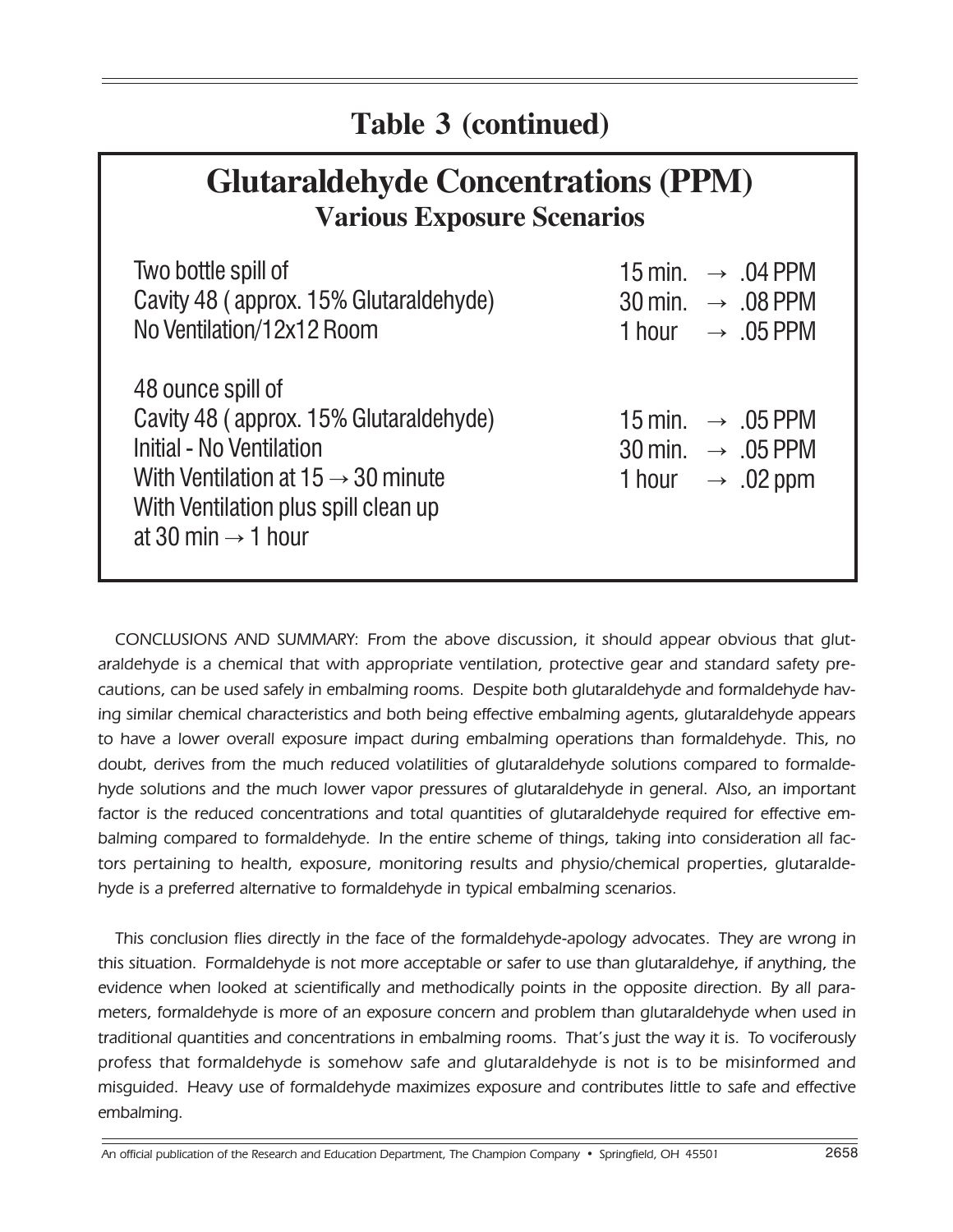A blended approach to the use of glutaraldehyde/formaldehyde in embalming operations is an excellent solution to traditional embalming problems with lowered exposure impacts. Utilizing glutaraldehyde as the primary fixative/sanitizer and formaldehyde as a secondary additive for dehydration/ hardening purposes achieves excellent overall embalming results with significant reduced exposures overall. I have discussed this concept and technique in several earlier Champion Encyclopedia articles, and I refer you to them for consideration.

*FINAL REALITY CHECK: THE GOAL OF CHEMICAL SELECTION IN THE EMBALMING ROOM SHOULD BE A JUXTAPOSITIONlNG AND BALANCING OF EFFECTIVE AND DESIRABLE EMBALMING RESULTS VERSUS A LOWERED TOTAL OVERALL EXPO-SURE RISK OF THE CHEMICAL MIX CHOSEN. THAT GOAL IS ABSOLUTE AND SHOULD NEVER BE COMPROMISED. FORMALDEHYDE FAILS MISERABLY IN ACHIEV-ING THIS GOAL.*

BIBLIOGRAPHY: The literature on glutaraldehyde is extensive. I refer you to the following cites as an overview of the current research and studies. As regards formaldehyde  $-$  the literature is overwhelming, damning and complex. A massive bibliography of literature cites for formaldehyde has been published by me in the immediately preceding Champion Encyclopedia to this issue. To avoid needlessly reprinting that voluminous listing, I refer you to it for reference to the above article.

Vyas,A., et.al., Survey of symptoms, respiratory function, and immunology and their relation to glutaraldehyde and other occupational exposures among endoscopy nursing staff., Occup Environ Med. 2000., 57: 752-759.

Pisaniello,DL., et.al., Glutaraldehyde exposures and symptoms among endoscopy nurses in south Australia., Appl Occup Environ Hyg. 1997., 12(3): 171-77.

Werley,SM., et.al., Four week repeated skin contact study with glutaraldehyde in rats. J Toxicol Cut Ocular Toxicol., 1996. 152(2): 179-193.

Jordan,SL., et.al., Glutaraldehyde permeation: Choosing the proper glove. Am J Infect Ctrl, 1996; 24, 67-69.

Vergnes,JS.,et.al., Genetic toxicology studies with glutaraldehyde., J Appl Toxicol. 2002; 22: 45-60.

Mirsalis,JC., et.al., Measurements of unscheduled DNA synthesis and S-phase synthesis in rodent hepatocytes following in vitro treatment: testing of 24 compounds., Environ Molec Mutagen. 1989.14: 155- 64.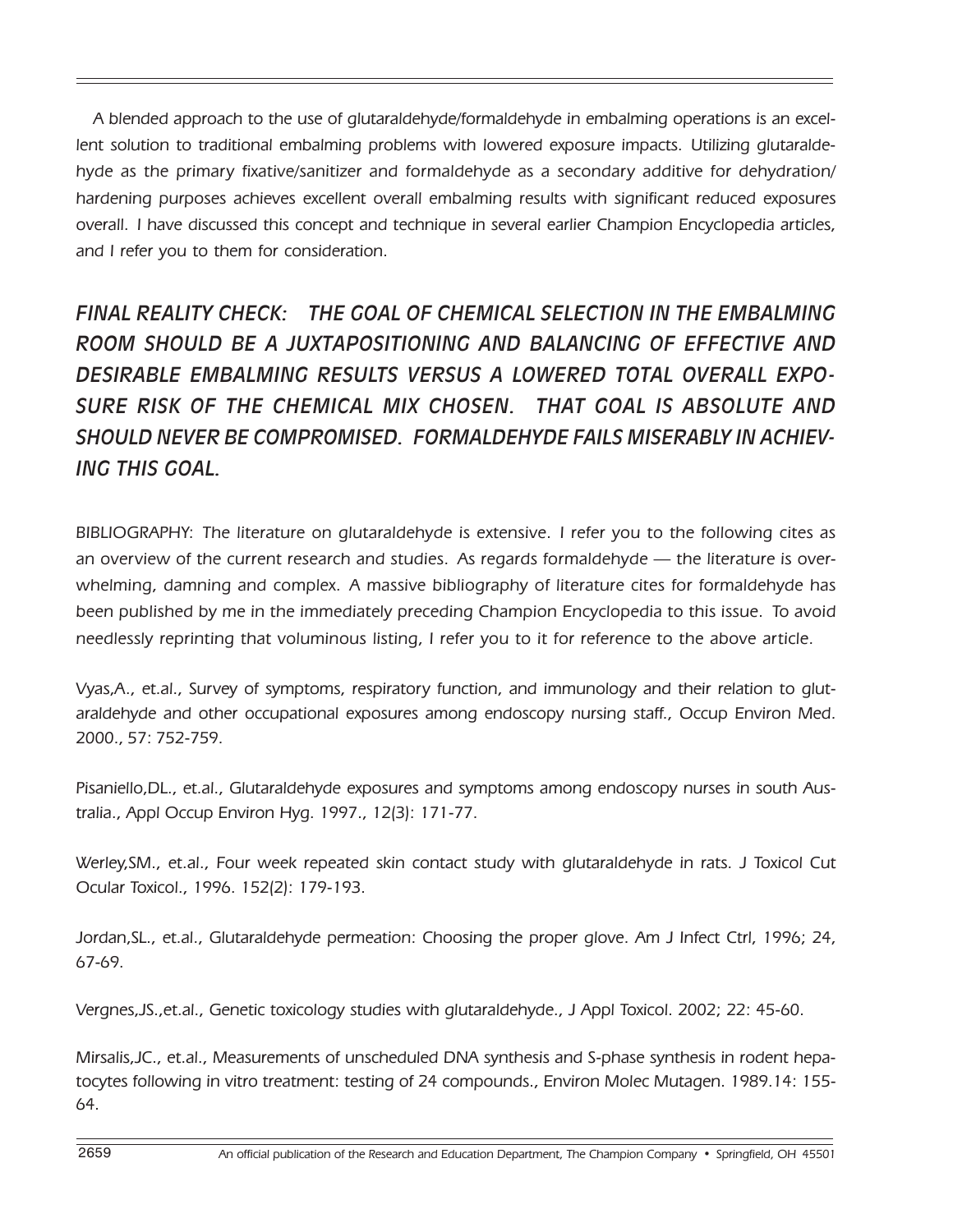NTP Technical Report on toxicity studies of glutaraldehyde administered to F344/N rats and B6C3F1 mice., NTP toxicity report series number 25,NIH publication 93-3348., 1993.

Werley,SM., et.al., Respiratory peripheral irritation and hypersensitivity studies with glutaraldehyde vapor., Toxicol Indust Health. 1995., 11(5): 489-501.

Cain, WS., et.al., Sensory detection of glutaraldehyde in drinking water-emergence of sensitivity and specific anosomia., Chem Senses. 2002., 27: 425-33.

Busby Run Research Center (1994). Report #92U1193: Glutaraldehyde and formaldehyde vapor pulmonary hypersensitivity study in guinea pigs. BRRC, Export, PA.

Teta,MJ., et.al., Absence of sensitization and cancer increases among glutaraldehyde workers. Tox. Subs. Mechanisms, 1995; 14: 293-305.

Mailbach,H., Glutaraldehyde: Cross-reaction to formaldehyde? Contact Derm, 1975; 1: 326-327.

VanMiller,JP., et.al., Combined chronic toxicity/oncogenicity study with glutaraldehyde in the drinking water of rats. Toxicologist 1995.,15: 165.

Hardisty,JF., et.al., Pathology peer review and pathology working group review of large granular lymphocyte leukemia in a combined chronic toxicity/oncogenicity study in the drinking water with glutaraldehyde in female Fischer 344 rats., Dow Chemical Company, Internal Report. 2003., Midland,MI.

VanBirgelen,A., et.al., Effect of glutaraldehyde in a 2-year inhalation study in rats and mice., Toxicol Sci. 2000.,55: 195-205.

Slesinki,R, et.al., Mutagenicity evaluation of glutaraldehyde in a battery of in vitro bacterial and mammalian test systems. Fd Chem Tox., 1983., 21: 621-29.

St.Clair,M., et.al., Evaluation of the genotoxic potential of glutaraldehyde. Environ Mol Mutagen., 1991. 18: 113-119.

Sakagami, Y., et.al., DNA repair test of disinfectants by liquid rec-assay., Mutat Res. 1988., 193: 21-30.

Wilcox, P., etl.al., Comparison of salmonella typhimurium TA102 with escherichia coli WP2 tester strains., Mutagenesis. 1990., 5: 285-91.

Ballantyne,B., et.al., Dermal sensitizing potential of glutaraldehyde: a review and recent observations. J. Toxicol-Cut. and Ocular Toxicol. 1984; 3: 251-262.

Zissu,D., et.al., Nasal and pulmonary toxicity of glutaraldehyde in mice., Toxicol Lett. 1994., 71: 53-62.